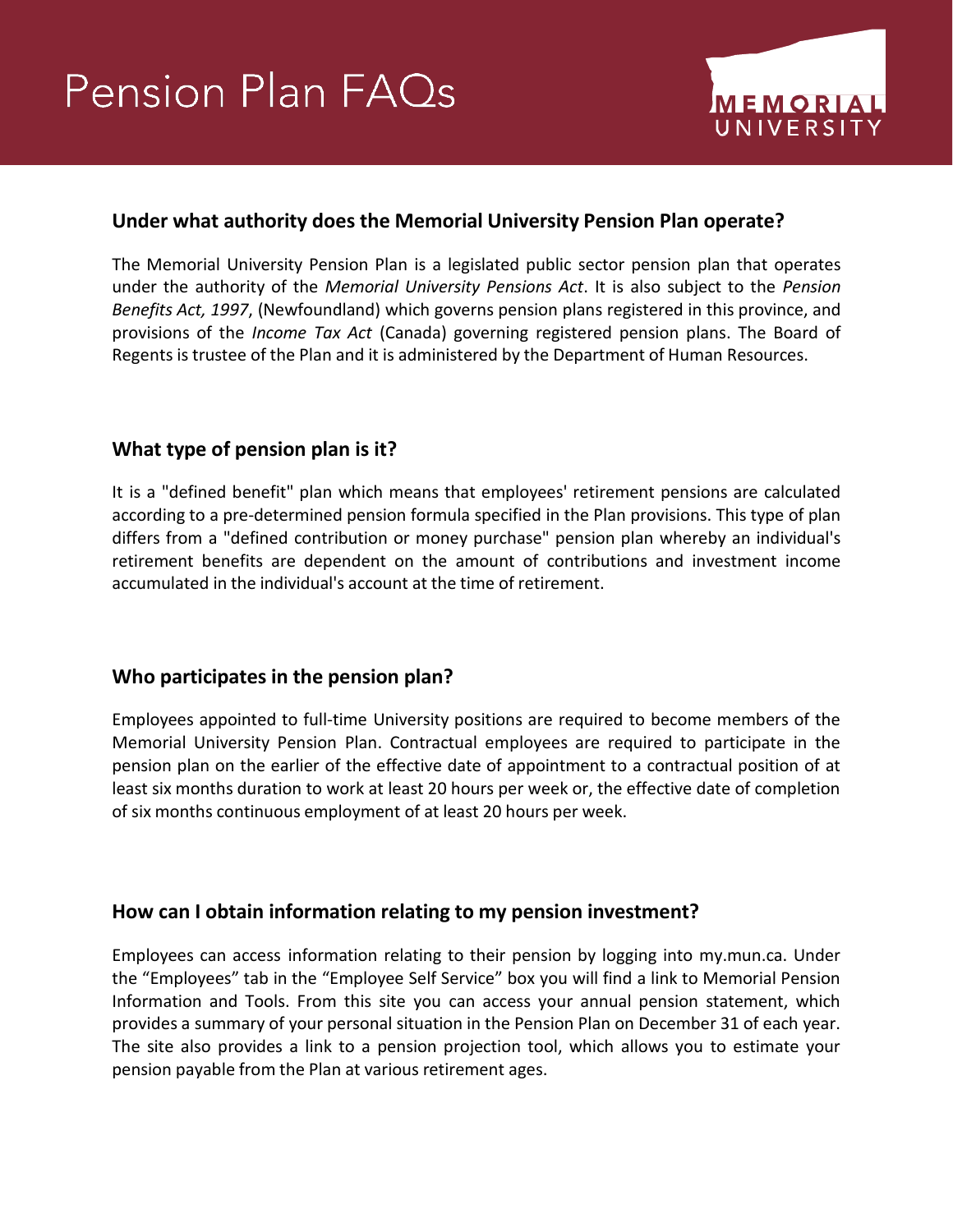## **My spouse is not listed on my pension statement, how can I change this?**

You may update your marital information by completing the form found at the link below and sending via internal mail to Pensions and Benefits, Department of Human Resources or via email to [myhr@mun.ca.](mailto:myhr@mun.ca) [https://www.mun.ca/hr/services/benefits/Adjustment\\_Form.pdf](https://www.mun.ca/hr/services/benefits/Adjustment_Form.pdf)

Identifying a spouse at this stage is optional and will not impact your pension entitlement or that of your surviving principal beneficiary upon your death. Survivor benefits are determined at the date of death and will be payable to the surviving principal beneficiary at that time, if there is one. Please refer the [pension plan summary](http://www.mun.ca/hr/services/benefits/PensionPlan_Summary20.pdf) for definitions and information on who may be eligible to receive a survivor pension.

## **How is my best five-year average pensionable salary calculated?**

An employee's best five-year average pensionable salary is determined by comparing the basic annual salary in effect on the day and month of retirement (the "spot date") with the salaries in effect on the same day in each of the previous years of employment and choosing the highest five.

Example: Jayne has decided to retire on August 31, 2017. Her best five year-average pensionable salary is keyed off her retirement date and is arrived at by comparing her basic annual pensionable salary in effect on the spot date in each year of her career at Memorial, as follows:

| <b>Year/Month/Day</b><br>"Spot Date" | <b>Basic Annual Salary (including</b><br>admin stipend/temp assign<br>>1 yr/supervisory<br>diff/market) (\$) | <b>Included</b><br>in<br>Average |
|--------------------------------------|--------------------------------------------------------------------------------------------------------------|----------------------------------|
| August 31, 2017                      | 57,500                                                                                                       | Yes                              |
| August 31, 2016                      | 56,500                                                                                                       | Yes                              |
| August 31, 2015                      | 55,700                                                                                                       | Yes                              |
| August 31, 2014                      | 54,000                                                                                                       |                                  |
| August 31, 2013                      | 53,000                                                                                                       |                                  |
| August 31, 2012                      | 52,000                                                                                                       |                                  |
| August 31, 2011                      | 50,100                                                                                                       |                                  |
| August 31, 2010                      | 48,600                                                                                                       |                                  |
| August 31, 2009                      | 56,700                                                                                                       | Yes                              |
| August 31, 2008                      | 55,500                                                                                                       | Yes                              |
| August 31, 2007                      | 44,300                                                                                                       |                                  |
| Etc.                                 |                                                                                                              |                                  |

And, Jayne's five-year average salary for pension purposes is:  $(57,500 + 56,700 + 56,500 + 55,700 + 55,500)$  divided by 5 = \$56,380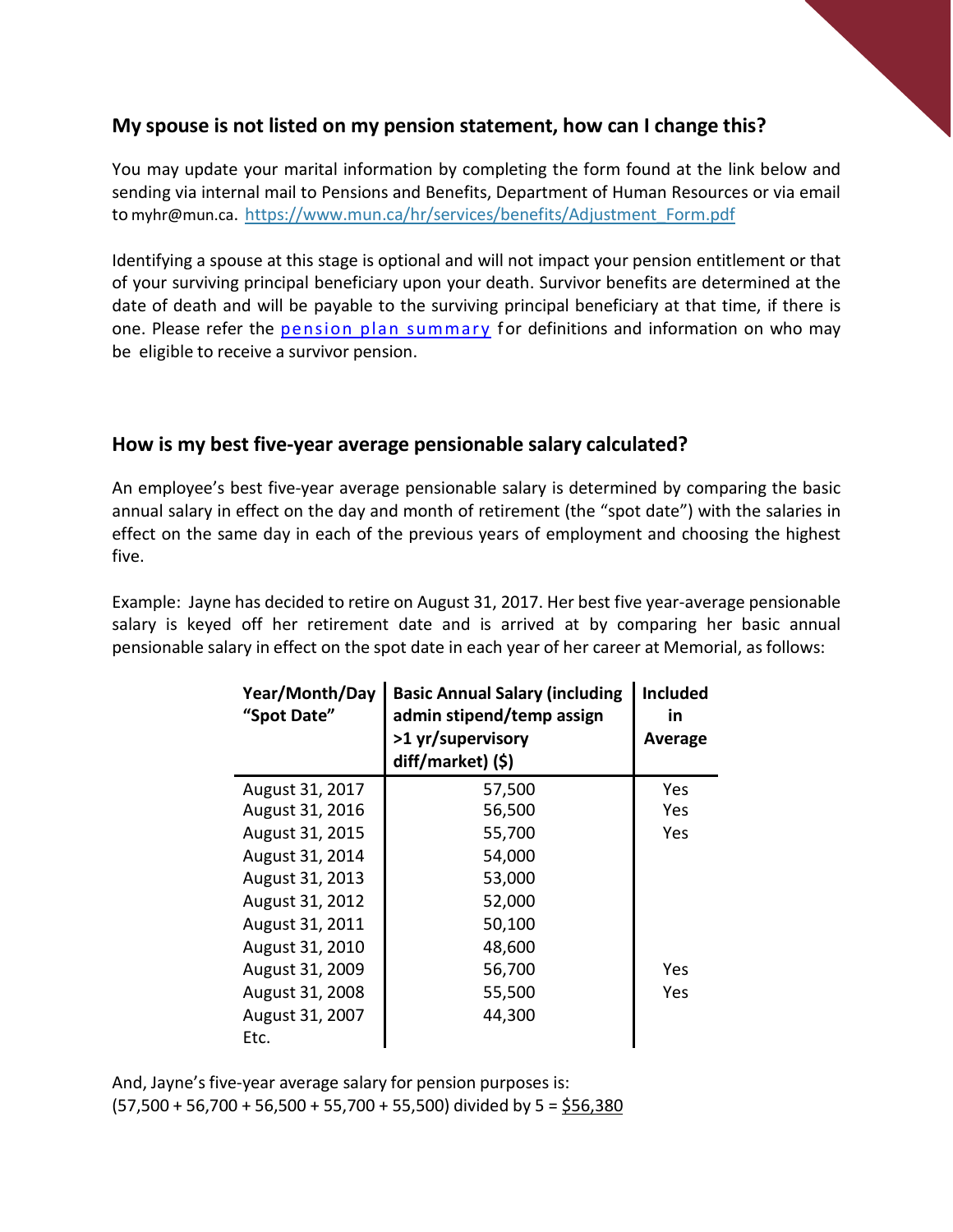# **How much are employees required to contribute to the pension plan?**

Employees' contributions to the Memorial University Pension Plan are integrated with contributions to the Canada Pension Plan (CPP) according to the following schedule:

- 11.8% of earnings up to and including the Year's Basic Exemption (YBE) as defined under the CPP. The YBE is the portion of earnings upon which no CPP contributions are required. The YBE for 2017 is \$3,500.
- 10% of earnings in excess of the YBE up to and including the Year's Maximum Pensionable Earnings (YMPE) under the CPP. The YMPE is the ceiling upon which CPP contributions and benefits are based. The YMPE for 2017 is \$55,300.
- 11.8% of earnings in excess of the

YMPE. Example: Annual salary \$65,000

|               |                    | 11.4% $\times$ \$ 3,500 | \$399.00   |
|---------------|--------------------|-------------------------|------------|
| YMPE \$55,300 |                    | $9.6\% \times$ \$51,800 | 4,972.80   |
| YBE \$3,500   |                    | 11.4% x \$ 9,700        | 1,105.80   |
|               | <b>MUN Pension</b> |                         | \$6,477.60 |

[Employee contributions are limited to the annual maximum permitted under the Income Tax Act (Canada)].

You may not contribute additional funds in excess of your required contributions.

# **Is there a maximum number of years' pensionable service?**

No, as long as people continue to be employed in a pensionable position at the University, they are required to contribute to the pension plan, subject to the pension commencement rules set out in the Income Tax Act (Canada). These rules stipulate that active pension plan participation cease and pension payments commence no later than December 31 of the year that a plan member reaches the age of 71. For Memorial employees, active pension plan participation will end on November 30 of the calendar year in which they reach the age of 71 and the first pension payment will be paid effective December 1 of that same calendar year. Pension payments are made on or about the 15th of every month. The pension commencement rules do not mean that you must stop working when your pension starts. They simply mean that your pension must start and that active participation as a contributing member must end.

Prior to January 1997 pensionable service accrual was limited to 35 years.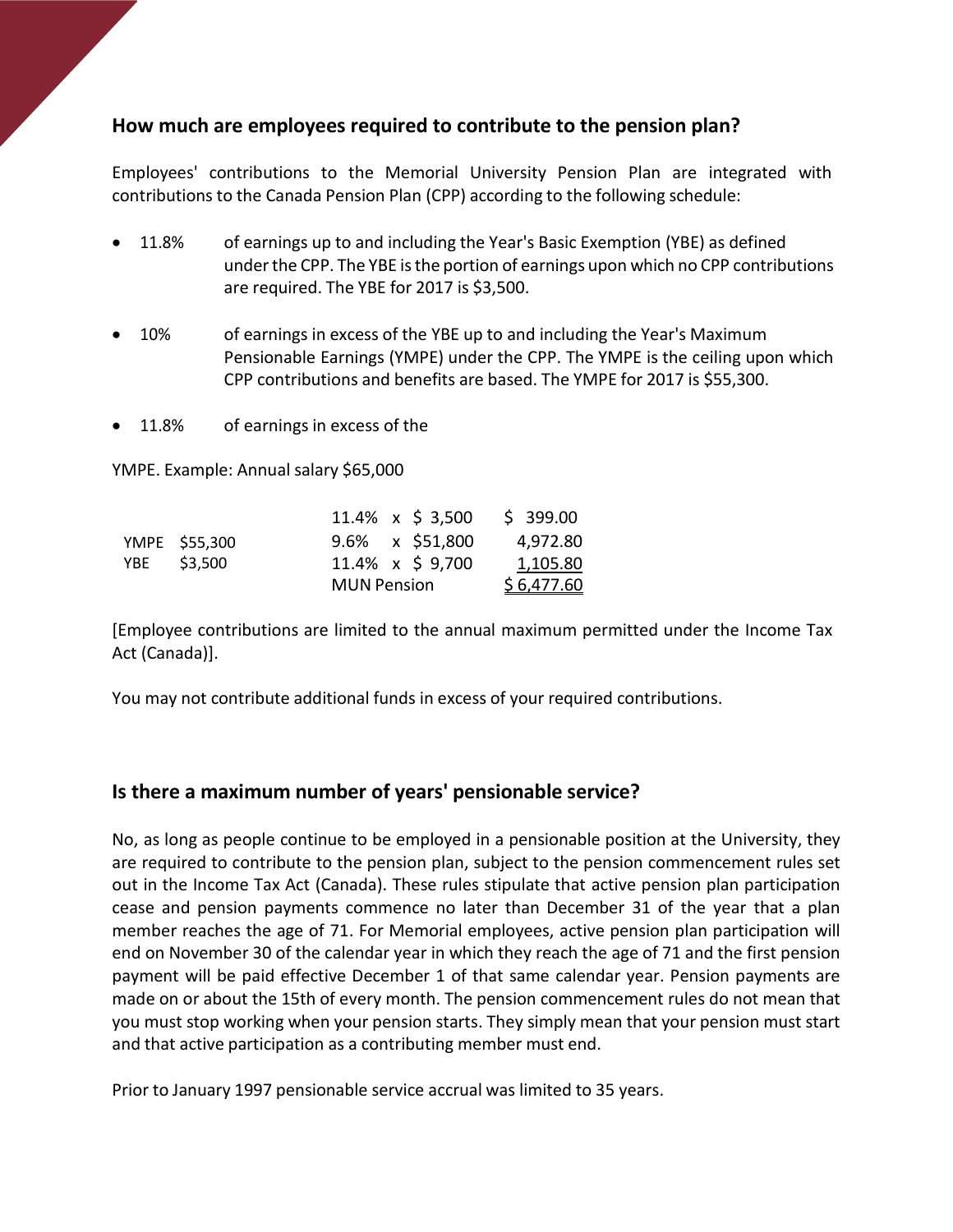# **Does the University also contribute to the Memorial University Pension Plan?**

Yes, the University matches employee contributions. In addition, the University is required to contribute additional amounts under pension standards legislation to pay off unfunded liabilities in respect of pension benefits already earned by plan members. Employee contributions and those made by the University are paid into the Memorial University Pension Fund forinvestment.

# **What qualifies as eligible pensionable service under the Memorial University Pension Plan?**

The Memorial University Pensions Act specifies the periods of service which are considered eligible for pension purposes. The following is a brief summary of the types of eligible service:

- Current service performed as a permanent employee;
- current contractual service where the initial contract is for a minimum duration of six months to work a minimum of 20 hours per week;
- current contractual service, on a go-forward basis, upon reaching six months of continuous employment of at least 20 hours per week;
- prior refunded university service;
- periods of eligible prior contractual service for which no contributions were previously made;
- periods of up to five years while on an approved leave of absence or period of reduced pay, plus an additional three years in respect of periods of parenting;
- periods of sabbatical leave;
- periods while in receipt of benefits from the university's long term disability plan;
- prior pensionable service transferred under the Portability of Pensions Act from any of the following Newfoundland public sector plans:
	- o Public Service Pension Plan
	- o Teachers' Pension Plan
	- o Uniformed Services Pension Plan
	- o Members of the House of Assembly Pension Plan
- certain prior refunded pensionable service performed with an employer participating in the Public Service Pension Plan or the Teachers' Pension Plan;
- periods of service transferred under a reciprocal transfer agreement with the Government of Canada;
- eligible war service during World War I, World War II, or the Korean Conflict;
- prior service transferred directly from another employer's registered pension plan.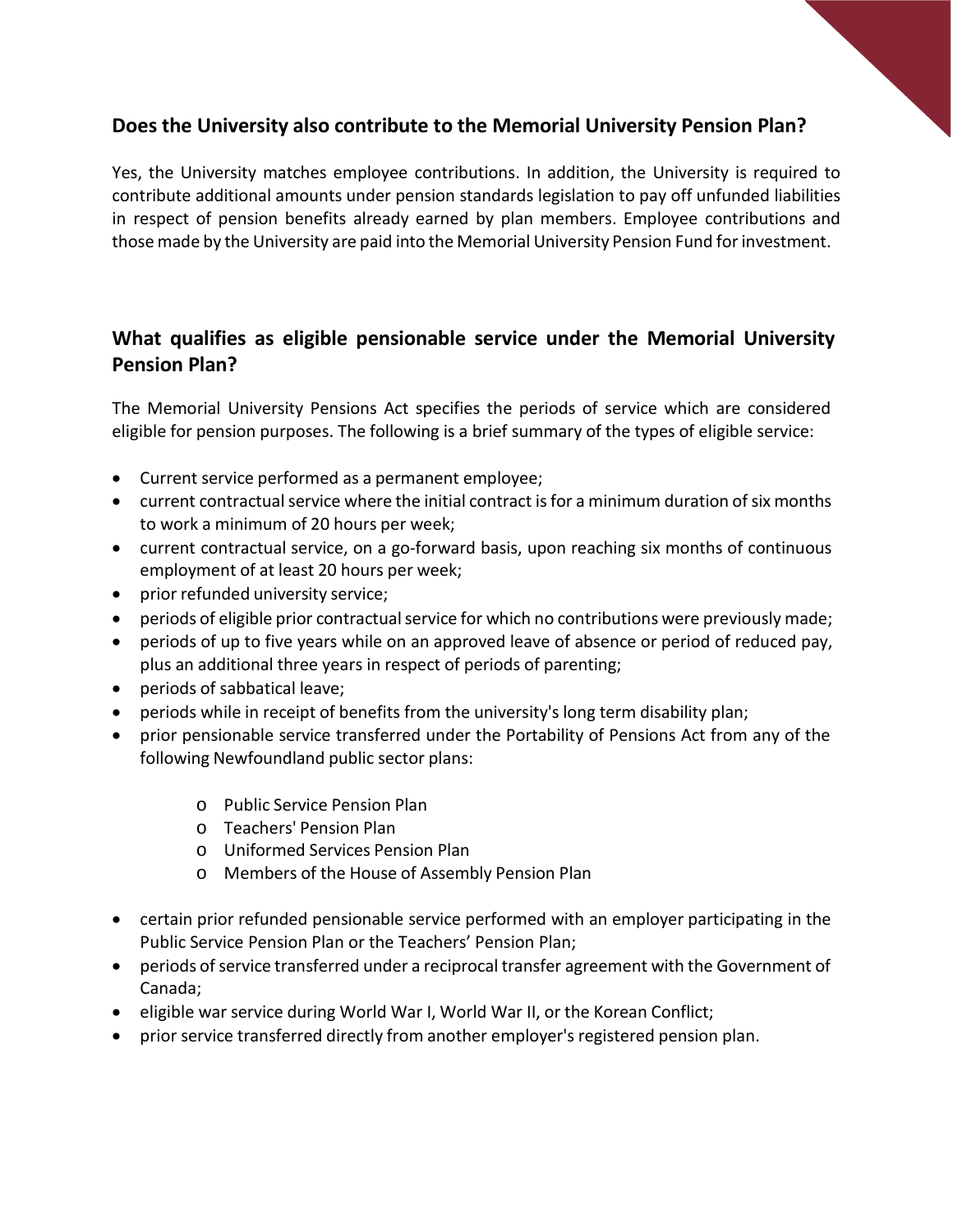# **What do the terms vesting and locking-in mean?**

The terms vesting and locking-in go hand in hand with respect to entitlement to pension benefits. Vesting means that an employee's right to receive a pension benefit upon reaching retirement age is no longer dependent upon remaining in the service of Memorial University.

Locking-in means that the accrued pension benefit cannot be refunded as a lump sum cash payment upon termination of employment -- it must be used to provide a retirement income payable for life. This does not necessarily mean, however, that locked-in funds have to remain in the Memorial University Pension Plan. Subject to certain restrictions, locked-in funds may be transferred -- upon termination of employment -- to a locked-in retirement account (locked-in RRSP), another employer willing to accept the transfer or to an insurance company to purchase a deferred life annuity.

## **When do vesting and locking-in occur?**

Employees are vested with respect to benefits earned prior to 1 January 1997 upon completion of five years of pensionable service. Locking-in occurs in respect of service performed between January 1, 1987 to December 31, 1996, upon attainment of 45 years of age and completion of ten years continuous employment or plan membership. There are no locking-in restrictions imposed for lump sum cash payments in respect of pre-1987 employee contributions. Benefits earned after December 31, 1996 are vested and locked-in upon completion of two years continuous plan membership.

#### Example:

| Current Date:  | 31 March 2017                                    |
|----------------|--------------------------------------------------|
| Plan Entry:    | 1 January 2015                                   |
| Total Service: | 3 years, 3 months                                |
|                | vested and locked-in service - 2 years, 3 months |
|                | (post-1996)                                      |

## **What is the normal retirement age under the Memorial University Pension Plan?**

The normal retirement age is defined to be age 65. This does not mean that employees must retire upon reaching their normal retirement age; mandatory retirement ended at Memorial University in 2007. Employees must, however, begin their pensions by December 31 of the calendar year in which they reach the age of 71, in accordance with the Income Tax Act (Canada).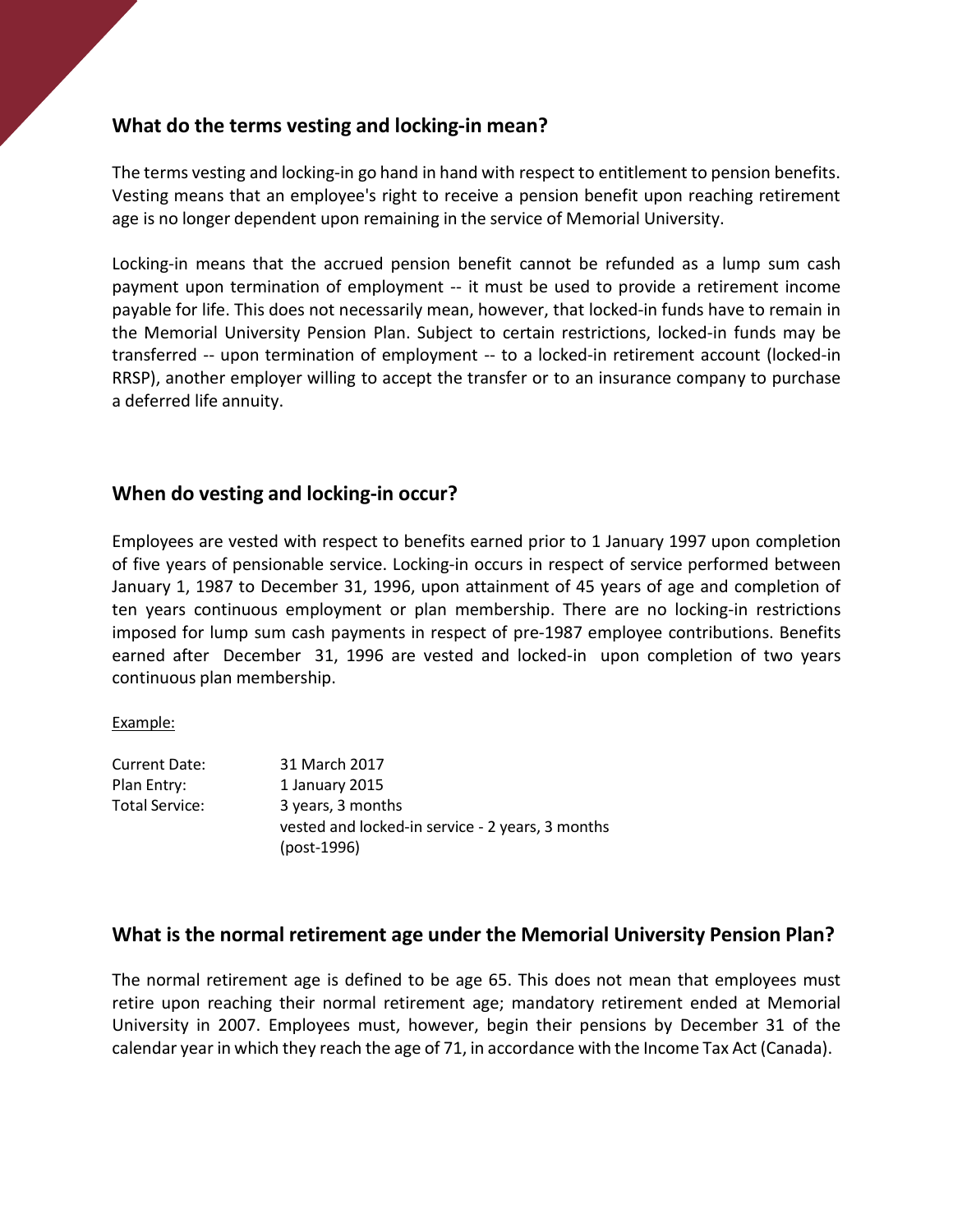# **How will my retirement pension be calculated?**

Retirement benefits are calculated in accordance with a pre-determined formula, based upon pensionable salary and years of pensionable service. Pensions are integrated with benefits received under the Canada Pension Plan (CPP) and as such include a bridge benefit, payable to age 65.

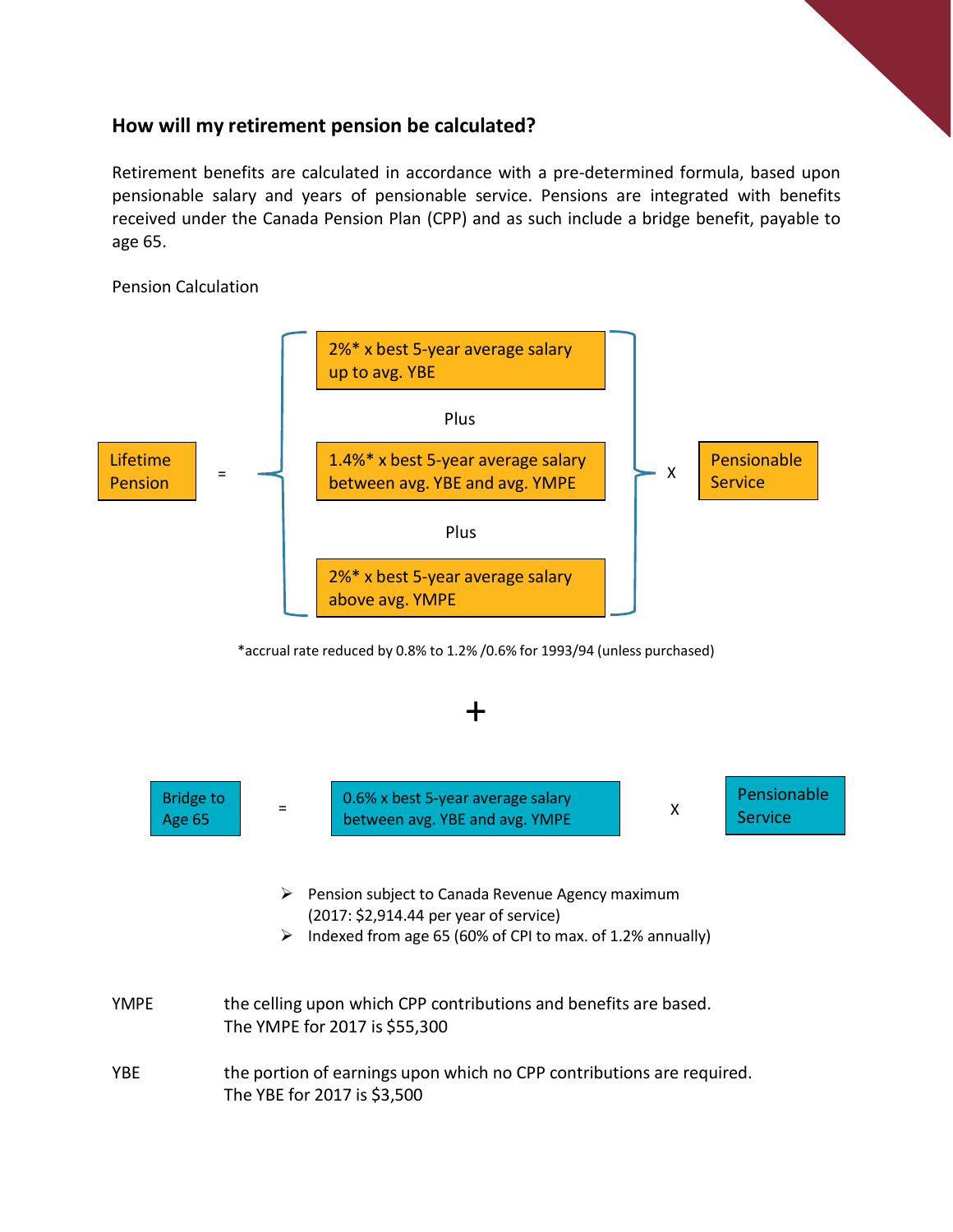# **What are the options for early retirement?**

| Advanced<br>Retirement           | >between the ages of 50 and 55 with at least 30 years of pensionable<br>service. The pension is subject to a lifetime actuarial reduction of<br>0.5% per months times the number of months between pension<br>commencement and age 55.                             |
|----------------------------------|--------------------------------------------------------------------------------------------------------------------------------------------------------------------------------------------------------------------------------------------------------------------|
| Unreduced<br>Early<br>Retirement | >between the ages of 55 and 60 with at least 30 years of pensionable<br>service or any time after age 60 with at least two years of<br>pensionable service.                                                                                                        |
| Reduced<br>Early<br>Retirement   | >between the ages of 55 and 60 with a minimum of two years but<br>less than 30 years of pensionable service. The pension is subject to a<br>lifetime actuarial reduction of 0.5% per months times the number of<br>months between pension commencement and age 60. |

# **How is my pension calculated if I retire early?**

A further factor in the pension calculation is an actuarial reduction which is applied when employees choose **early retirement** between the ages of 55 and 60 with fewer than 30 years of pensionable service. In such cases, the pension calculation is subject to a lifetime actuarial reduction of 0.5% per month times the number of months between pension commencement and age 60. There is no actuarial reduction in respect of retirements which occur at age 60 or later or between the ages of 55 and 60 with 30 or more years of pensionable service.

For employees who choose **advanced retirement** available between the ages of 50 and 55, with at least 30 years of pensionable service, a lifetime actuarial reduction of 0.5% per month times the number of months between pension commencement and age 55 is applied.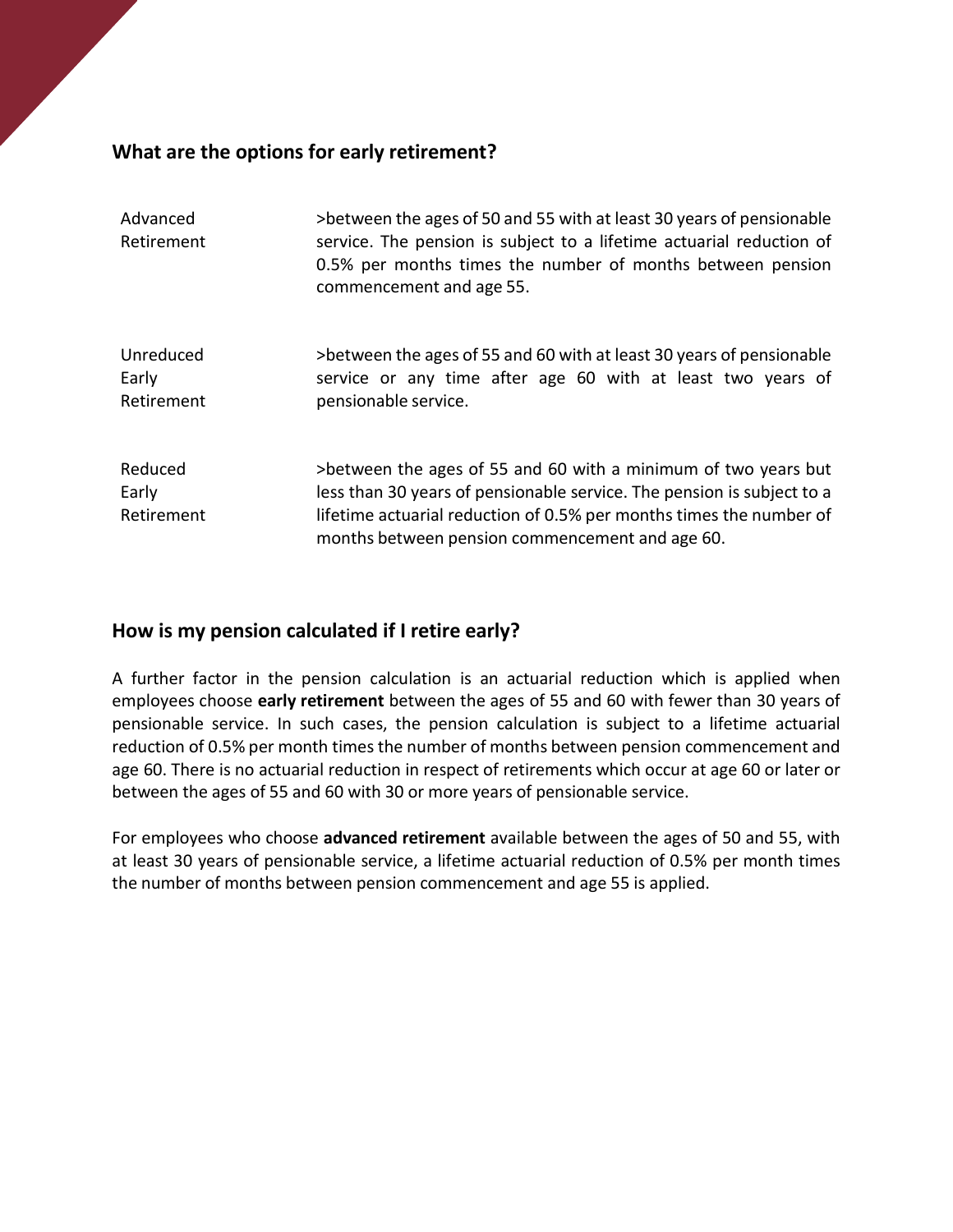#### **Example 1: Unreduced Early Retirement**

Jayne decides to retire at age 60 on August 31, 2017, with 32 years of pensionable service at Memorial University. Her best five-year average salary is \$51,975 and her average CPP contributory earnings for the same five-year period is \$48,439. She purchased the accrual top-up in respect of the 1993/94 fiscal year when the University reduced its contributions to the pension plan (so all years of service are at a 2% accrual rate). Jayne's retirement pension under the Memorial University Pension Plan would be:

Annual pension at age 60:

| 2.0% x 3,500 x 32                        | \$2,240  |
|------------------------------------------|----------|
| 1.4% x 48,439 x 32                       | 21,700   |
| $2.0\%$ x (51,975 - 48,439 - 3,500) x 32 | 3,536    |
|                                          | 27,476   |
| Plus bridge to 65: 0.6% x 48,439 x 32    | 9,300    |
| Annual lifetime pension at age 60        | 36,776   |
| Less Bridge at age 65                    | $-9,300$ |
| Net lifetime pension from age 65         | \$27.476 |
|                                          |          |

#### **Example 2: Reduced Early Retirement**

Michael chooses to retire early at age 56 on December 31, 2017 with 26 years and 9 months of pensionable service. His best five-year average salary is \$72,984 and his average CPP contributory earnings for the same five-year period is \$49,632. Michael did not purchase the accrual top-up in respect of the 1993/94 fiscal year and his pension will be subject to a 0.8% reduction in the accrual rate for that year. Michael's retirement pension under the Memorial University Pension Plan would be:

| 2.0% x 3,500 x 25.75                        | \$1,803  |         |
|---------------------------------------------|----------|---------|
| 1.4% x 49,632 x 25.75                       | 17,795   |         |
| $2.0\%$ x (72,984 - 49,632 - 3,500) x 25.75 | 10,223   |         |
| 1.2% x 3,500 x 1                            | 42       |         |
| $0.6\%$ x 49,632 x 1                        | 297      |         |
| $1.2\%$ x (72,984 - 49,632 - 3,500) x 1     | 238      |         |
|                                             | 30,398   |         |
| Plus bridge to 65: 0.6% x 49,632 x 26.75    | 7,965    |         |
|                                             | 38,363   |         |
| Less early retirement reduction             |          |         |
| 0.5% x 48 months x 38,363                   | $-9,207$ |         |
| Annual lifetime pension at age 56           |          | 29,156  |
| Less Bridge at age 65                       |          | - 7,965 |
| Net lifetime pension from age 65            |          |         |
|                                             |          |         |

(figures rounded for illustration purposes)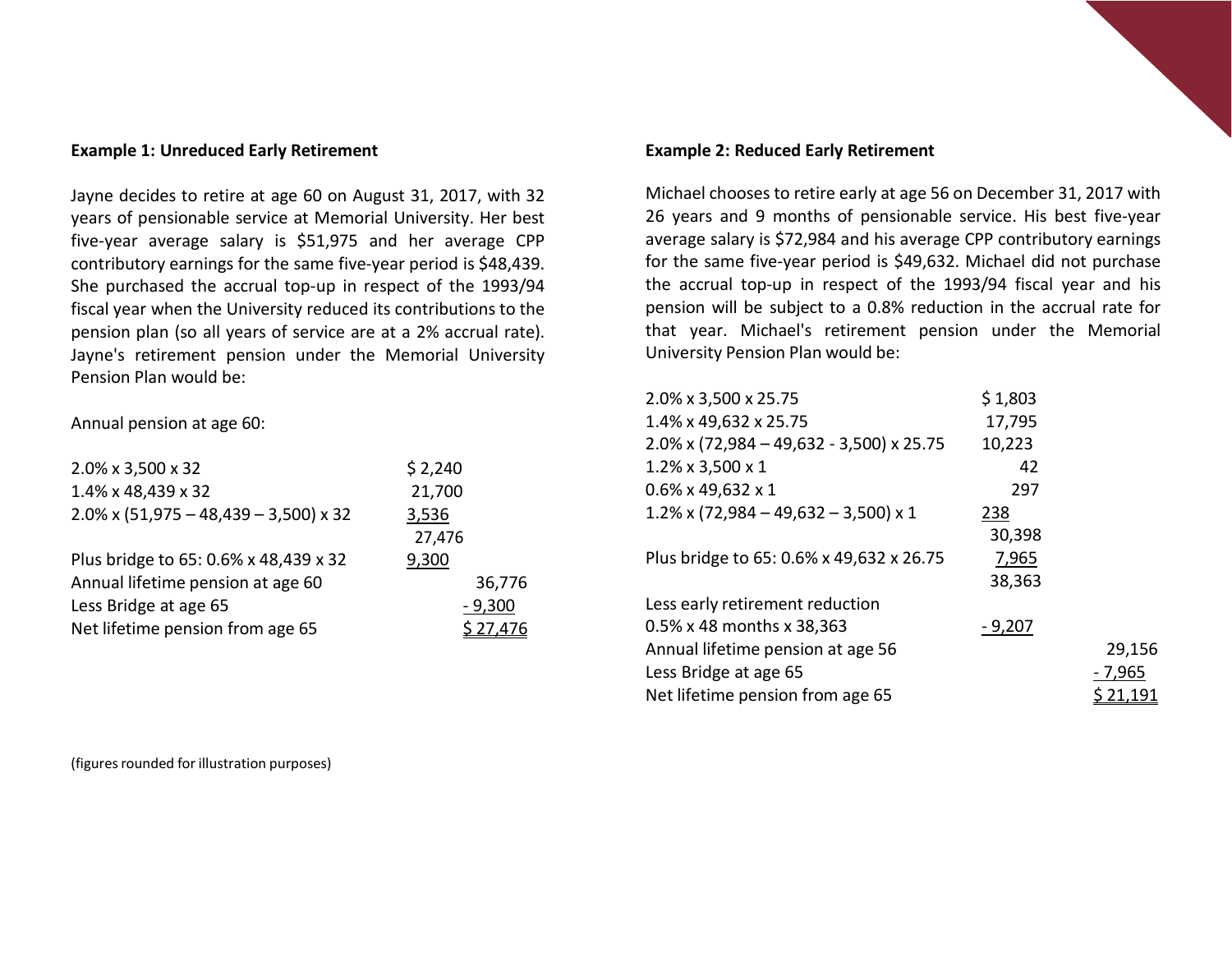# **How is Indexation calculated?**

The amount of the indexing benefit will be calculated as 60% of the annual change in the Consumer Price Index (CPI), as measured by Statistics Canada, to a maximum pension increase of 1.2% annually. Indexing adjustments will occur in July of each year and will apply only to the benefits of retirees and survivor beneficiaries who have reached the age of 65, on or before July 1 of that year. If the cost of living, as reflected by the CPI, decreases in any particular year, pension amounts will remain the same - they will not decrease.

### Indexing Example:

| Current annual pension / survivor benefit | \$ 25,500          |
|-------------------------------------------|--------------------|
| Plus indexing adjustment (0.66% increase) | 168 (July 1, 2017) |
| Revised annual pension / survivor benefit | \$25,668           |

# **If I leave the University before retirement, what happens to my pension?**

That depends on your entitlement to pension benefits at the time of your termination of employment -- that is, your vesting and locking-in status. If you were to leave the University before becoming entitled to a pension from the Memorial University Pension Plan, you would be entitled to withdraw your own contributions to the Plan plus interest. You may choose to receive your refund as either a lump-sum cash payment, with applicable tax deducted at source, or as a transfer -- on a tax-sheltered basis -- to your personal registered retirement savings plan (RRSP). If, however, you were to terminate employment with the University after becoming entitled to a pension, you may elect either of the following options:

- i) a deferred pension payable at your earliest eligible retirement date;
- ii) subject to the locking-in provisions of applicable pension legislation, a cash refund/transfer of non-locked funds plus a transfer of the locked-in portion to an approved retirement savings arrangement; or
- iii) a transfer, on a locked-in basis, of the commuted value of the entire pension benefit to an approved retirement savings arrangement.

Approved retirement savings arrangements include locked-in retirement accounts (locked-in RRSPs), deferred life annuities offered by insurance companies and other employer's registered pension plans that are willing to accept commuted value transfers on a locked-in basis.